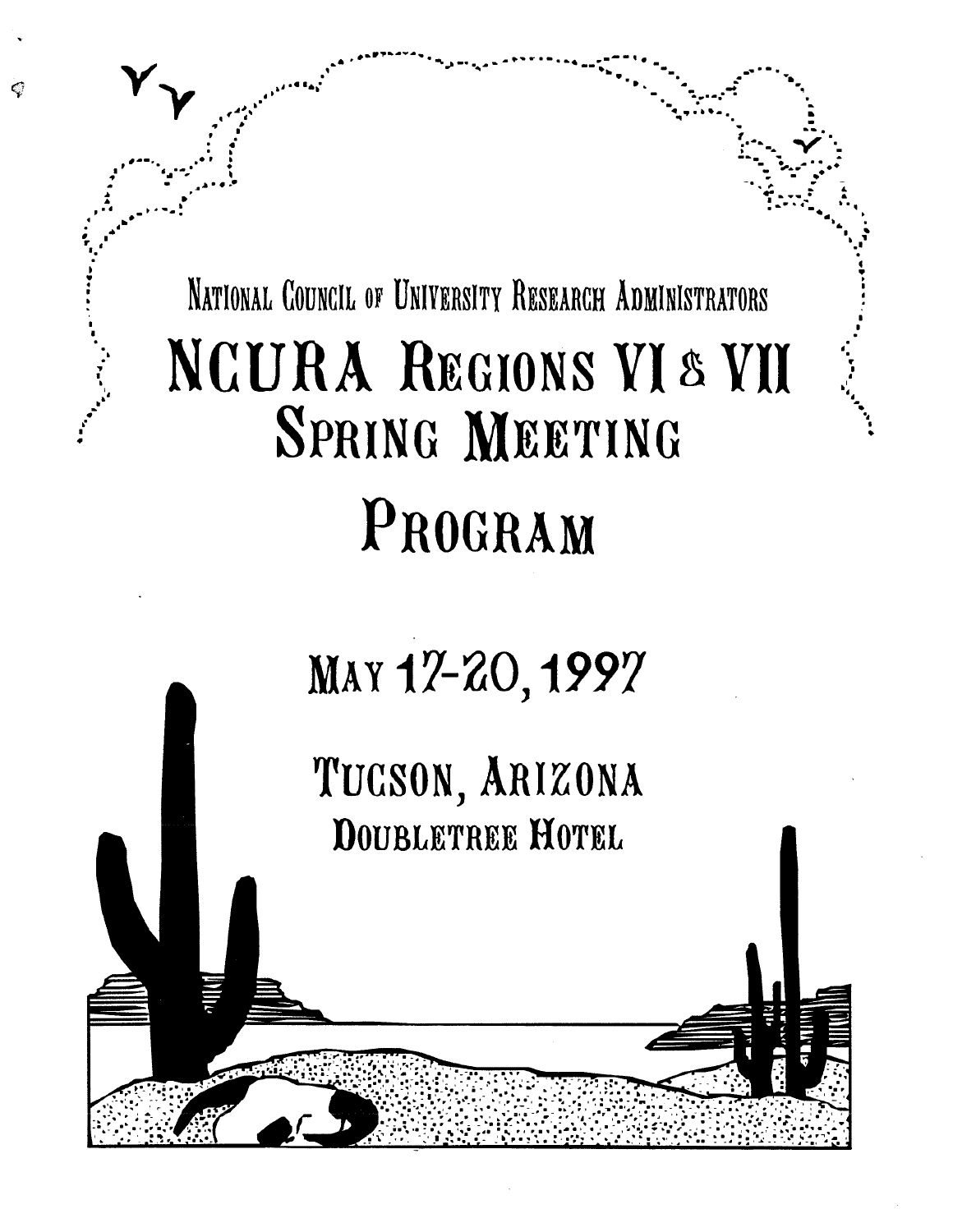# NCURA Regions VI  $\alpha$  VII Spring Meeting

DOUBLETREE HOTEL \* TUCSON, ARIZONA \* MAY 18-20, 1997

## FINAL SCHEDULE

## SVNnAY, MAY 18

8:00-5:00 REGISTRATION

\* EAST OF GRAND BALLROOM

### 6:00-8:30 DINNER

~k DOUBLETREE COURTYARD

8:30-?... HOSPITALITY SUITE

 $\star$  CASITAS

## MONDAY, MAY 19

8:00-5:00 REGISTRATION

'\* EAST OF GRAND BALLROOM

### 8:30-9:00 CONTINENTAL BREAKFAST

\* EAST OF GRAND BALLROOM

### 9:00-10:15 WELCOME AND KEYNOTE ADDRESS

 $\star$  ROOMS A,B,C Welcome: Terry May, Chair of Region VII, NCURA Introduction of Speaker. Charles Geoffrion, Associate Vice President for Research, University of Arizona

> Keynote Speaker: Dr. William Harris, Director, Biosphere2 Keynote Address: Partnerships for the Future and Responsible Planetary Stewardship: The Columbia University Biosphere 2 Center

> On January 1, 1996, Columbia University assumed management for the Biosphere 2 Center in Arizona. A new focus on learning is being established in partnership with other colleges and universities. An overview of the current programs in research and education at the Biosphere2 Center will be presented and the opportunities to develop new partnerships in research with NCURA instiwtions will be important.

10:15-10:30 BREAK

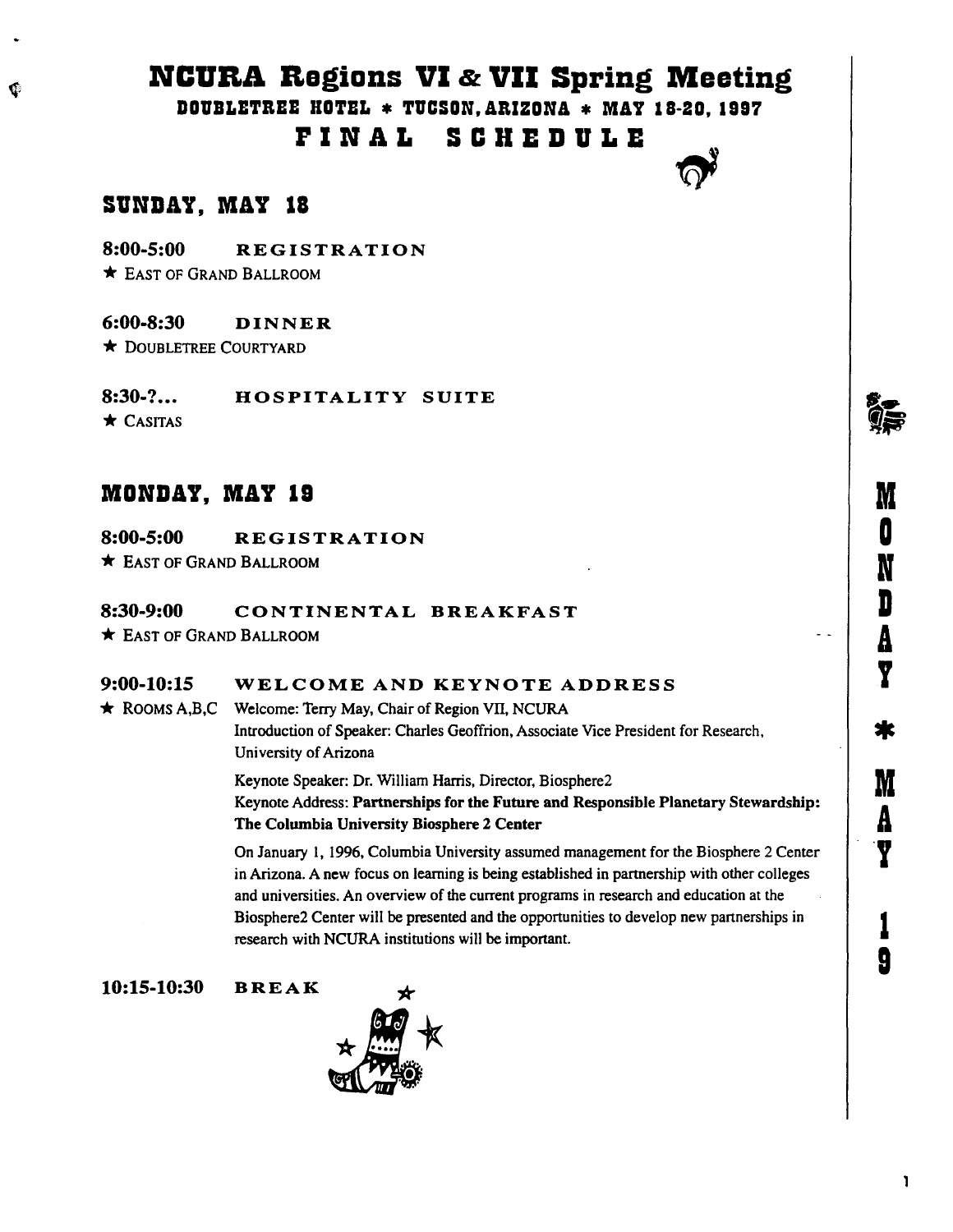#### 10:30-11:45 MONDAY MORNING CONCURRENT SESSIONS

 $\star$  ROOM B The What, When, and How of the Council on Governmental Relations (COGR)

Moderator: Joyce Freedman, Director, Sponsored Projects Office, University of California, Berkeley

Panelists: Kate Phillips, Vice President, Council on Governmental Relations (COGR); Richard Seligman, Director, Sponsored Research, California Institute of Technology; Donald Allen, Director, Grant and Contract Services, University of Washington

O

This session will include a brief discussion of the history of COGR, the current structure of COGR, and an explanation of how (and why) COGR decides on issues to pursue. Each panelist will discuss his/her involvement and role in COGR and how each component of the organization works. Three recent issues will be used as examples of how COGR decides on topics to pursue. They are: the just-in-time application process; CASB; and graduate student tuition and compensation issues.

### $\star$  ROOM G Faculty Professional Development and Recognition: Two Essential Elements for Success in the Sponsored Projects Arena

Moderator: Frances Jeffries, Director, Office of Research and Grants, California State University, Stanislaus

Panelists: Peter Lee, Associate Vice President for Faculty Affairs, San Jose State University; Ray Buss, Associate Professor and Assistant Dean, College of Education, Arizona State University West

As competition for external funds becomes increasingly fierce, two critical activity areas that should be examined are faculty scholarly development and recognition. Since faculty scholarly development is broader than merely writing proposals, how do we help faculty envision a career path and develop aresearch/scholarly agenda? How can the research administrator facilitate the creation of a supportive climate which recognizes and rewards these scholarly achievements?This session will explore the role of the research administrator in providing broad based professional development support services which ultimately increase the capacity of the faculty to compete for external funding. The value of recognition activities will also be addressed as a tool to acknowledge, motivate, and further support scholarly development and achievement.

 $\star$  COTTONWOOD CASB (Cost Accounting Standards Board)—Implementation at Universities

ROOM Moderator: Sara Bible, Director, Government Cost and Rate Studies, Stanford University Panelists: Mike Anthony, Director of Sponsored and Property Fiscal Management, Arizona State University; Jim Wheeler, Director, Research Contracts and Analysis, University of Arizona

> An overview of the four CostAccounting Standards (CAS) applicable to universities and colleges will be presented. The panelists will discuss the implementation of CAS at their institutions and implications for the administration of sponsored projects such as accounting for cost sharing and clerical and administrative expenses.

KA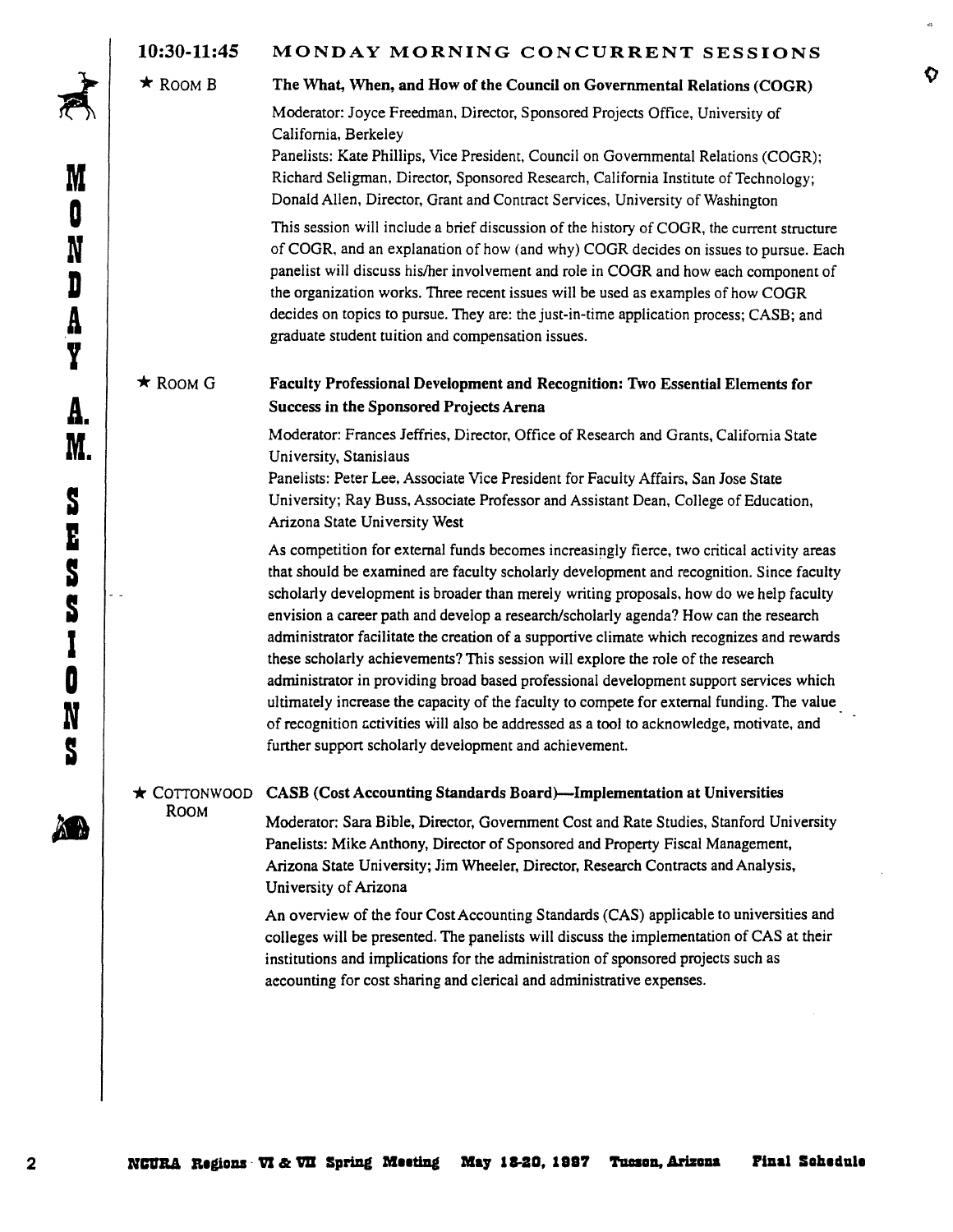# M O N D g Y P. M. בין עם עם בין עם O N S

#### 12:00-1:15 MONDAY LUNCH

 $\star$  ROOM D Greetings from NCURA: Stephen Hansen, President, NCURA

#### 1:30-2:45 MONDAY AFTERNOON CONCURRENT SESSIONS

 $\star$  ROOM B Trends and Observations in Research Administration

Moderator: Hal Gollos, Research Process Manager, Research Management Group, Stanford University Panelists: MaryBeth O'Connor, Managing Associate, Coopers & Lybrand; David

O'Brien, Director of Planning, Stanford University School of Medicine; John Klimek, Manager, Office of Research Affairs, University of California, San Francisco

This session will examine the trends in restructuring research administration with representatives from Stanford University and the University of California, San Francisco, who have been through this process. Discussion will range from what drove the restructuring process at these institutions to the outcome and the changes that were made.

#### $\star$  ROOM G Advanced Home Pages

Moderator: Kathleen Engstrom, Chair, Division of Research Services, Mayo Clinic Scottsdale

Panelists: Stephanie Mabee, Program Coordinator, Research Publications, Arizona State University; Mick Laver, Manager, Administrative Systems, University of California, San Diego; Millie Still, Funding Resource Coordinator, Sponsored Programs, Colorado State University

Although most of us now have home pages, there is a lot of work to be done in terms of keeping them current, innovative, and new. This session will focus on ways to manage your website, present complex information using techniques to insure that your audience can find, retrieve, and understand what's presented, and build a strong clientele through innovative design, programs, tools, and marketing strategies.

#### $\star$  COTTONWOOD NIH Update

ROOM<br>Moderator: Jyl Baldwin, Senior Research Administrator, Sponsored Projects Office, University of California, Berkeley

Panelist: Diana Jaeger, Director, Division of Grants Policy, OPERA, National Institutes of Health

The N1H update will include information on the latest NIH reinvention activities (including information about specific ERA initiatives at N1H), NIH's implementation of OMB CircularA-21, changes to the NIH award document, and the outlook for future NIH research funding.

2:45-3:00 B R E A K

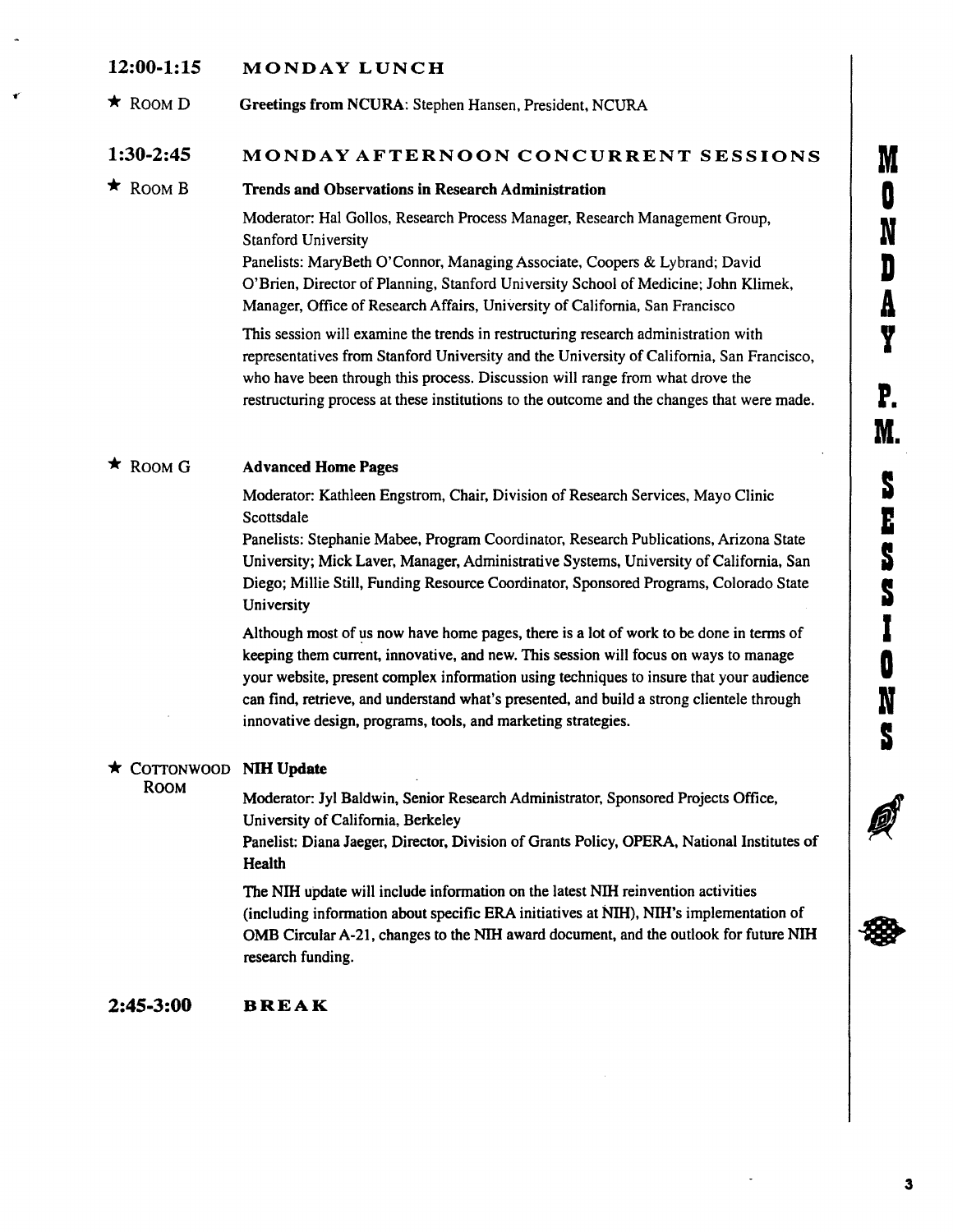#### MONDAY AFTERNOON CONCURRENT SESSIONS 3:00-4:15

 $\star$  Room B

### Post-Award Issues for Department Administrators

Moderator: R John Case, Assistant Vice President and Controller, Desert Research Institute, Nevada

Panelists: Carol Quintana, Associate Director, Arts and Sciences Research Center, New Mexico State University; Liz Turney, Grants Specialist, College of Veterinary Medicine and Biomedical Research Sciences, Colorado State University; Barbara Johnson, Senior Business Manager, Molecular and Cellular Biology, University of Arizona; Mike Anthony, Director, Sponsored and Property Fiscal Management, Arizona State University

The departmental administrator plays an important role in the daily administration of sponsored research. In these changing times of the role of the departmental administrator, various issues are affecting their workload. This session will discuss the impact of the decentralization of central administration research services to the departmental level, how departmental administrators can best serve their faculty in post-award research administration, and the effect of administering the Cost Accounting Standards (CAS) at the departmental level.

 $\star$  ROOM G

#### Beyond the Faculty Development Workshop: How to Keep the Momentum Going to Achieve Results

Moderator: Terence Manns, Associate Director, Research, California State University, Sacramento

Panelists: Peggy Poling, Director, Office of Sponsored Programs, Metropolitan State College of Denver; Raymond Riznyk, Associate Dean, Graduate Studies and Research, Central Washington University; Mary Watson, Director, Grants and Contracts, Valdosta State University

Planning and delivering an effective workshop involves a great deal of time and energy. Don't let your initial investment of effort go to waste and allow faculty enthusiasm to fade. This session will explore strategies that can help you in developing an effective follow-up plan for ensuring that all workshop participants receive an appropriate type and level of support to meet their professional development needs while moving in the direction of your desired outcome...FUNDED PROPOSALS! This session will be highly interactive—ideas, information and suggestions offered at the session will be posted on the regional home page.

# $\star$  COTTONWOOD Federal ERA Initiatives: What's Up at NIH and NSF ROOM

Moderators/Panelists: Carolyn Miller, NSF FastLane Project Director, National Science Foundation; Diana Jaeger, Director, Division of Grants Policy, OPERA, National Institutes of Health

This session will provide an overview of current federal initiatives to implement Electronic Research Administration and will specifically highlight NSF FastLane and the NIH Commons. This session will specifically address current and future institutional requirements necessary to use these systems.

### 4:45-9:30 BANQUET- ARIZONA-SONORA DESERT MUSEUM

 $\star$  Transportation from the Hotel

### 9:30-?... HOSPITALITY SUITE OPEN

 $\star$  Casitas

**¶\** M O N D A Y P. M. d. E O N S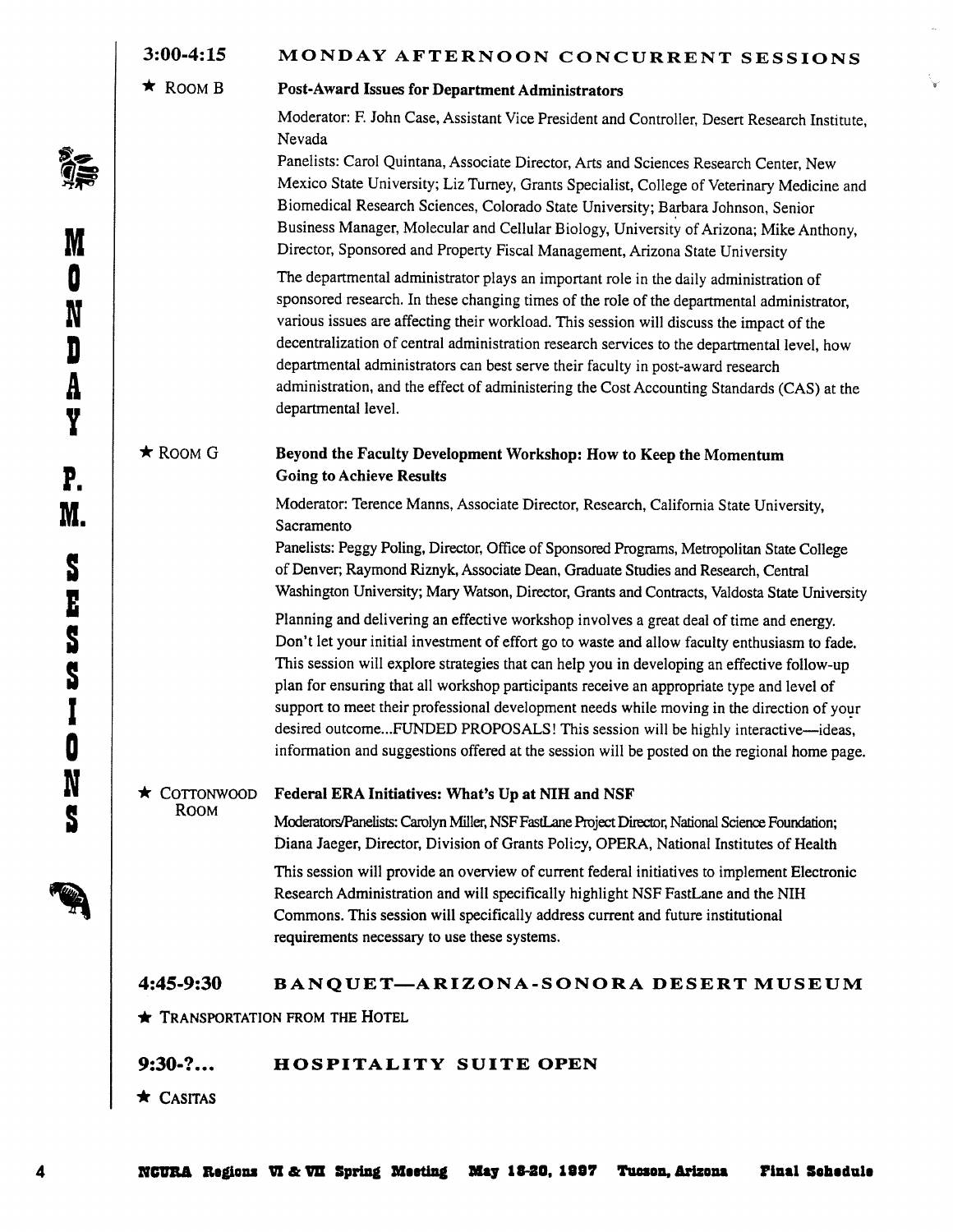# T Ú E d, A Y **WI** A Y Z 0

## TVESnAY, MAY 20

### 8:00-9:15 REGION VI MEETING AND BREAKFAST \* BOOJUM ROOM

#### 8:00-9:15 REGION VII MEETING AND BREAKFAST \* BONSAJ ROOM

#### TUESDAY MORNING CONCURRENT SESSIONS 9:30-10:45

#### NSF Update  $\star$  Room B

Moderator: Linda Rutkowski, Senior Research Administrator, Sponsored Projects Office, University of California, Berkeley

Panelists: Robert Hardy, Director, Division of Contracts, Policy and Oversight, National Science Foundation; Karen Sandberg, Section Head, Section I (MPS/CISE/GEO) Division of Grants and Agreements, NSF; Arthur St. George, Program Director, Dissemination and Technology Utilization, NSF

Changes at NSF will be highlighted along with a brief overview of the NSF budget and program areas of emphasis. Focus will be on recent grant policy changes, electronic and other initiatives, and financial and other issues. Information will be given regarding a new program on Learning and Intelligent Systems.

#### Taking the Plunge and Going for the Gold: Exploring Uncharted Waters  $\star$  ROOM G

Moderator: S. Kent Gibson, San Jose State University

Panelists: Fred Tyner, Major, U.S. Army, Director of Medical Research, U.S. Department of Defense; John Williams, Director, Program Development, San Diego State University; Susanne Flynn, Director, Research and Graduate Studies, College of Medicine, University of California, Irvine

Funding opportunities are often missed because we steer away from uncharted waters. Programs that seem to be too large, ambitious, and incredibly complex are set aside and not pursued. How can we encourage our university/faculty to explore and prepare these large proposals in non-traditional areas? We also tend to steer away from agencies that are not familiar to us. Should we consider an application to DOD rather than always relying on NIH or NSF? This session will provide you with information and case studies which will help you in determining whether it is time to begin pursuing these larger projects and/or to explore new agency sponsors. The session features a year-long follow-up with attendee utilization goals, a focused e-mail list-server, and an assessment reunion.

## \* COTTONWOOD

ROOM

#### Business Issues for Electronic Research Administration

Moderator: Tanya Erdman, Sponsored Research Administration, California Institute of Technology Panelist: John Rodman, CEO, FIE/RAMS

While much of the discussion in ERA focuses on technology, there are a number of business issues that must be resolved for successful ERA implementation. Moving from paper to

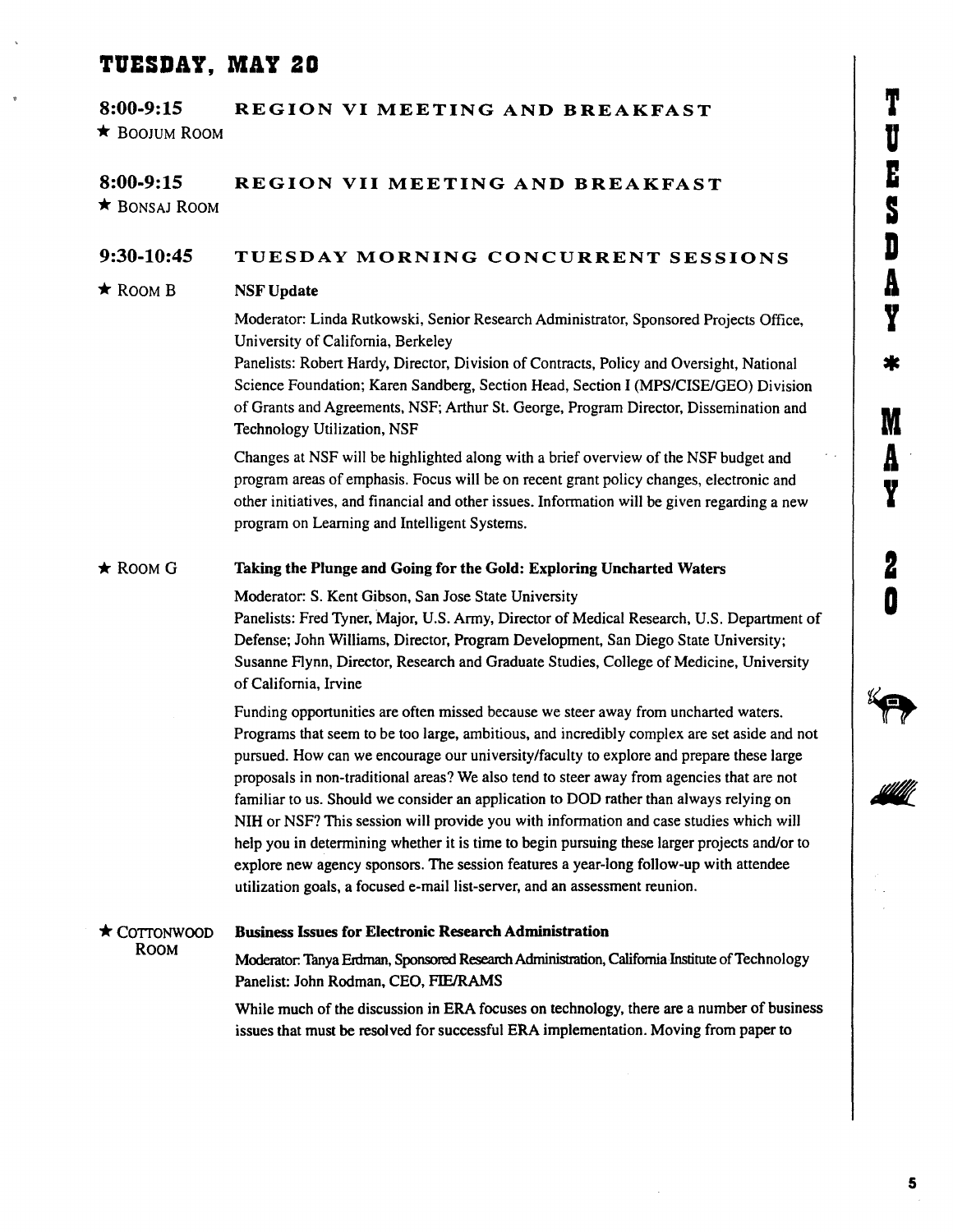#### $\star$  COTTONWOOD **ROOM** Business Issues for Electronic Research Administration *(continued)*

electronics significantly impacts the business environment, and requires new understandings of organizational relationships and how people work. For example, what new skills and jobs will be required for implementing ERA? What is the electronic equivalent of signing a paper proposal and sending it by overnight delivery service? What are the security requirements for operating electronically? Does ERA entail the development of new internal policies? These issues and others will be discussed.

## 10:45-11:00 BREAK

#### 11:00-12:15 TUESDAY MORNING CONCURRENT SESSIONS

 $\star$  ROOM B

#### The Electronic Age: New Challenges in Developing and Maintaining Effective Relationships with Faculty and Program Officers

Moderator: Leon Cohen, Assistant Vice President, Research and Funded Projects, California State University, Dominguez Hills

Panelists: Arthur St. George, Program Director, Application of Advance Technologies, National Science Foundation; William Schulze, Director, University Research Administration, University of Nevada, Las Vegas; Leon Cohen, Assistant Vice President, Research and Funded Projects, California State University, Dominguez Hills

The emergence of ERA (Electronic Research Administration) has significantly impacted the pre-award officer's interaction with both faculty and program officers. The Internet has created opportunity for increased access to information while introducing new barriers to personal contacts. This session will explore the opportunities and challenges presented as we learn to balance the use of new technologies with the need for a human element.

 $\star$  Room G

#### How to Create Effective Presentations

Moderator: Samantha J. Wescott, Manager, Pre-Award Services, Molecular and Medical Pharmacology, UCLA

Panelists: Richard Seligman, Director, Sponsored Research, California Institute of Technology; Henry Hooper, Associate Provost, Research and Graduate Studies, Northern Arizona University

This session will focus on the fundamentals of good presentation design when using PowerPoint or similar training package software. Topics to be covered will include how many bullets to use on a screen, effective use of white spaces, how to incorporate graphics and audio clips. The session will also cover the basic fundamentals of presentation delivery.

#### Cost-Sharing/Matching Funds: An Issue at All Research Institutions

Moderator: Carol Zuiches, Director, Office of Grant and Research Development, Washington State University

Panelists: Janet Hornung, Director, Sponsored Projects Services, University of Arizona; Kathleen Thompson, Grants Manager, Research Management Group, School of Medicine, Stanford University

Pre- and Post-award views of cost share documentation. Panelists will discuss requirements of cost share documentation, both at the project and at the aggregate level. How does the CAS disclosure statement affect how we handle cost sharing?





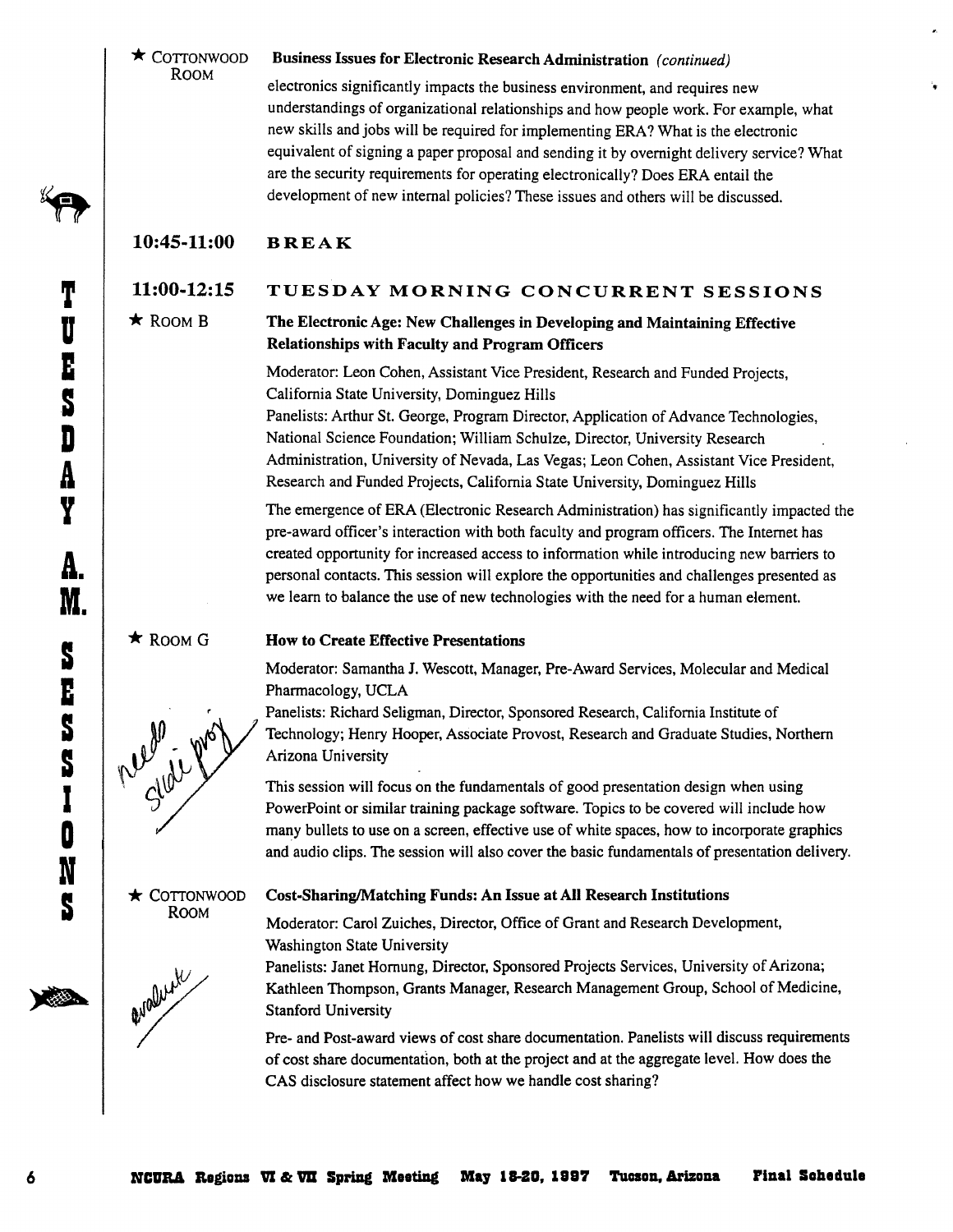#### 12:30-1:30 TUESDAY LUNCH

 $\star$  ROOM D

4

#### 1:45-3:00 TUESDAY AFTERNOON CONCURRENT SESSIONS

#### $\star$  ROOM B Examining Our Roles to Meet the Challenges of the 21st Century: A Pre-Award Perspective

Facilitators: Terence Manns, Associate Director, Research, California State University, Sacramento; Leticia McCart, Director, Sponsored Programs and Faculty Development, San Jose State University

Who are we? Where did we come from? What do we do? Where are we headed? As we enter the 21st century, the many challenges and opportunities facing higher education will significantly impact the role of the pre-award research administrator. How do we perceive our role in the context of this dynamic environment? What do others expect of us? Participants in this session will be guided through a series of small group activities which will result in the creation of a "white paper" and recommendations for the role of the preaward research administrator as we look toward the year 2010. In addition, the "white paper" and other materials developed from the session will be posted on the region home page.

#### $\star$  ROOM G Finding the Key to Home Page Development and Use

Moderator: Vincent "Bo" Bogdanski, Grant and Contract Officer, Sponsored Projects, University of Utah

Panelists: Camilla Strausfeld, Director, Research Support Office, University of Arizona; Stephanie Mabee, Program Coordinator, Research Publications, Arizona State University; Liz Turney, Grants Specialist, College of Veterinary Medicine, Colorado State University

Is your web page powerful or overpowering? This session will help define key elements of a successful home page. Panelists will discuss the types of information and resources that are necessary and/or helpful to the research community; planning for the development of a new or improved home page; and ways in which a vital home page changes the research unit's use of information, staff organization, and support to investigators.

#### ~' COTTONWOOD ROOM Innovation in University/Industry/Government Partnerships Panelist: John Yost, Director of Research and Development, University of Idaho; Paula Burkhart, Assistant Vice Provost for Research and Facility Development, University of Oregon; Kevin M. Smith, Associate Vice Chancellor for Research, University of California, Davis; John Sibert, Vice President, Technology Transfer and Economic Development, The California State University System

Promoting a more creative and innovative pro-partnership approach to post-Cold War R&D for science and technology in (1) strengthening the U.S. research enterprise; (2) meeting challenges for R&D policy in a globalized economy; and (3) making R&D partnerships of special importance for the social and ethical responsibility of science and technology.

#### 3:00 CONFERENCE ADJOURNED

#### 3:05 POST-CONFERENCE WORKSHOP

\* HOTEL OR ...? Modification of Attitude-Stress Reduction Techniques for Research Administrators Facilitator: recreational beverage of choice

7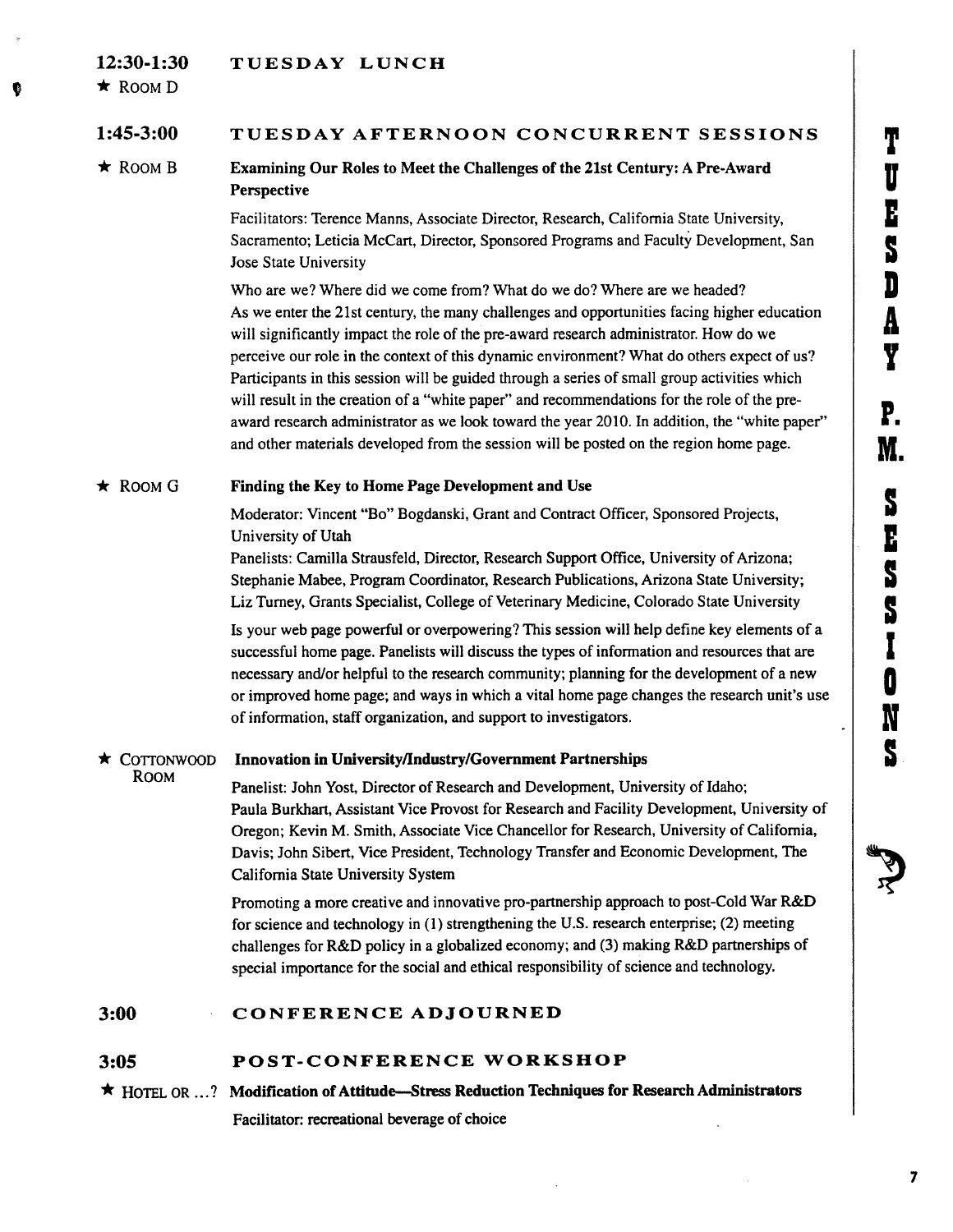## Sunday Workshops & Events

## SUNDAY. MAY 18

8:00-5:00 REGISTRATION

 $\star$  East of Grand Ballroom

#### 8:30-11:30 SUNDAY MORNING WORKSHOPS

OF ARIZONA

#### \* UNIVERSITY ERA: NSF FastLane and NIH Commons

Faculty: Carolyn L. Miller, FastLane Project Director, National Science Foundation; Diana L. Jaeger, Director, Division of Grants Policy, OPERA, National Institutes of Health (Enrollment limited to 23; transportation provided at Doubletree Hotel)

The NSF portion of this workshop will cover each aspect of putting together a proposal for submission in FastLane. This will include basic registration, getting started on a proposal, working on each of the proposal forms, and how to provide access to others during the preparation process. Once the preparation is complete, the submit function must be used to send the proposal to NSF. Specific aspects of the submit function, including the NSF policy on FastLane submissions will be discussed. Some time will be spent going over the basic architecture of a FastLane task so that attendees will be more able to troubleshoot possible problems. The NIH portion of this workshop will provide participants with ahands-on opportunity to explore the NIH Commons. Time will be allocated to exploring the basics of both the "Status System" and "e-SNAP" (the process for submitting electronic SNAPs). An opportunity will be provided with "e-SNAP" to explore both the principal investigator and administrative official components. This will be an interactive session with opportunity for extensive question/answer dialogue with NSF and NIH staff.

 $\star$  ROOMS A,B,C Negotiating Intellectual Property Rights with Industry Sponsors of Research **HOTEL** 

Faculty: Joe Acanfora, Associate Director, Janna Tom and Catherine Whenmouth, Campus Liaison Associates, Office of Technology Transfer, University of California Office of the President

This session is intended to provide basic training on the negotiation of intellectual property rights provisions-both patents and copyrights-to university contract and grant staff responsible for negotiating research agreements between universities and industry. Discussions will cover an overview of university technology transfer programs, the need to assess the interests of the various involved parties and the science involved in the research program in preparation for the negotiation, and a walkthrough key patent and copyright issues and contract language.

12:00-1:00 LUNCH (for workshop participants and faculty only)

 $\star$  ROOM D, HOTEL



8

 $\mathbf{o}$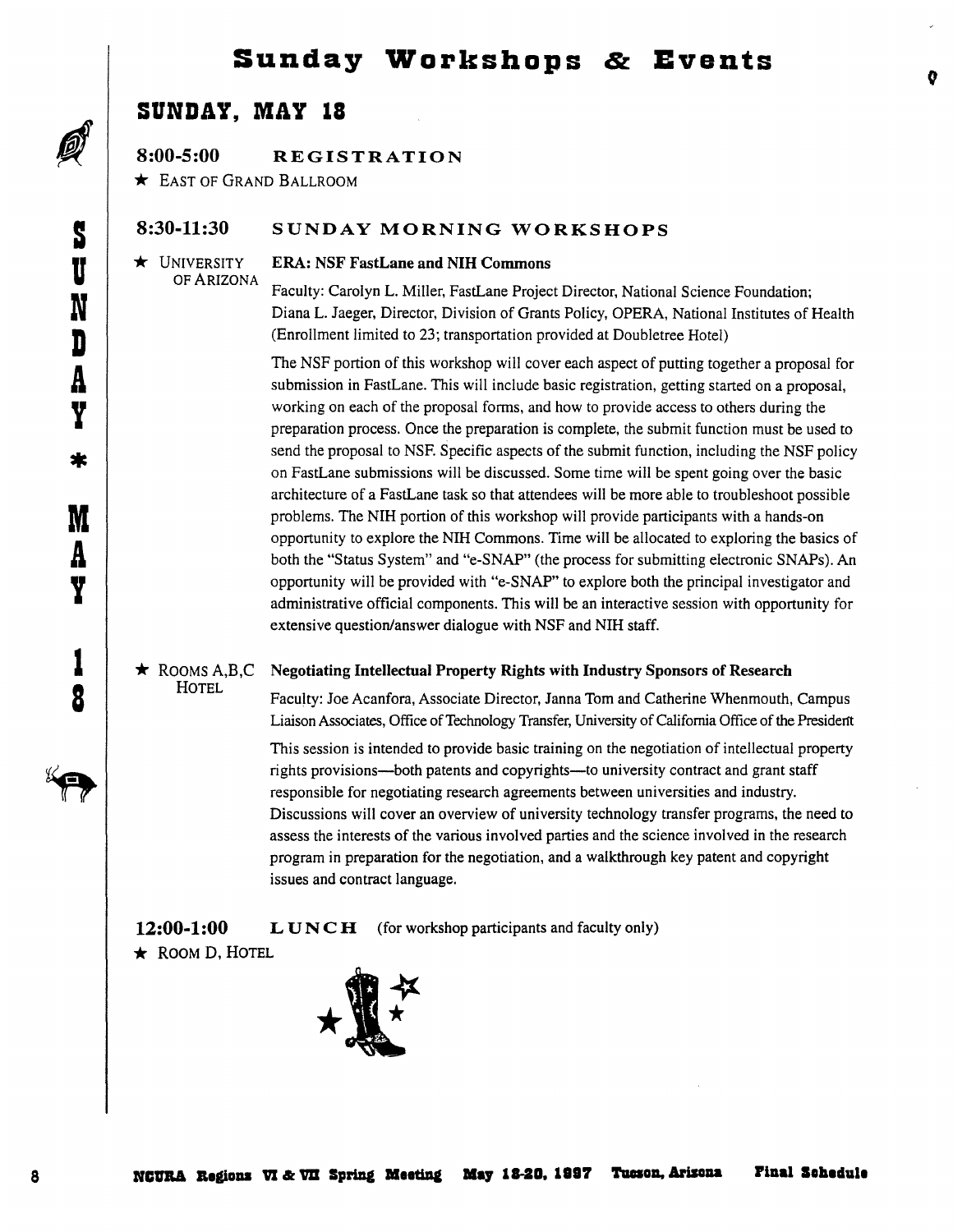#### SUNDAY AFTERNOON WORKSHOPS 1:30-4:30

#### $\star$  UNIVERSITY OF ARIZONA

i

#### ERA: Upgrading from Manual to Automatic

Faculty: Erin B. Lindsay, Electronic Initiatives Analyst, Sponsored Research, UCLA; Wilma G. Ennenga, Grants and Contract Administrator, Office of Grant and Contract Services, Northern Arizona University (Enrollment limited to 23; transportation provided at Hotel)

This hands-on workshop will walk beginning and intermediate ERA users through a variety of tools and processes useful in the day-to-day life of a research administrator. Topics to be covered include subscribing to and using various listserv commands, using the latest web search engines effectively, identification of valuable research resources on the web, and downloading and customizing proposal forms and templates. Although hands-on HTML will NOT be taught in this course, hints and tips will be provided on how to structure and design your home page to be a valuable productivity tool for your office. Technical jargon peculiar to the tools will be introduced. This session will be geared toward the non-technical research administrator who uses a computer for routine office tasks (e.g., e-mail and word-processing) but whose experience in surfing the net is limited. This session is not likely to be useful for those already knowledgeable about and heavily involved in electronic research commerce.

### $\star$  ROOMS A,B,C Research Administration for the Newcomer, Emphasis on Post-Award<br>HOTEL Administration Administration

Faculty: F. John Case, Assistant Vice President and Controller, Desert Research Institute, University and Community College System of Nevada; Mike Anthony, Director, Sponsored and Property Fiscal Management, Arizona State University

This half day session will provide an overview of some post-award topics for those with less than one year's research administration experience. The session is geared to give an overview of various topics post-award administrators hear about and deal with on a daily basis. Post-award topics will include cost principles and regulations, an introduction to indirect costs and its components, the new Cost Accounting Standards Board (CASB) requirements, effort reporting, audit, and award close-out. The session will help new research administrators develop an understanding of these topics. The session should prove useful for new administrators from colleges, universities, and other non-profit organizations.

# 1:30-4:30  $\overline{TOUR OF BIOSPHERE2}$ TOUR OF BIOSPHERE2

(transportation provided at Hotel)

#### 6:00-8:30 DINNER

'\* DOUBLETREE COURTYARD

#### 8:30-?... HOSPITALITY SUITE

 $\star$  CASITAS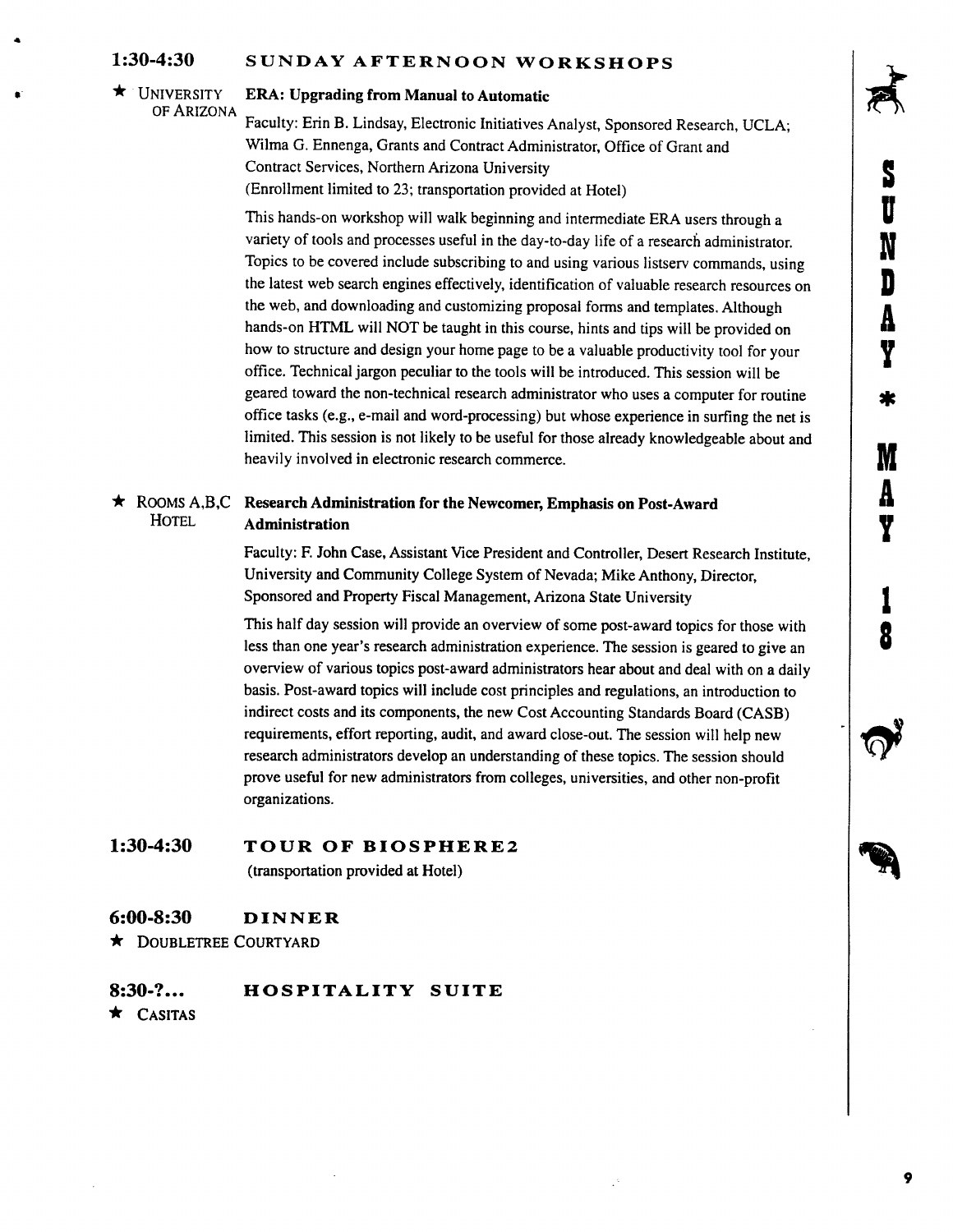# NCURA Regions VI & VII<br>Spring Program Committee, 1996-97



## Region VI

Michele Armstrong Assistant Dean, Research Stanford University

R John Case Assistant Vice President and Controller Desert Research Institute, Nevada

Susanne Flynn Director, Research and Graduate Studies College of Medicine University of California, Irvine

Joyce Freedman (Meeting Co-Chair) Director, Sponsored Projects University of California, Berkeley

Hal Gollos Research Process Manager School of Medicine Stanford University

Christina Hansen Director, Research Administration University of California, Irvine

J. Terence Manns Associate Director, Research California State University, Sacramento

Leticia McCart Director, Sponsored Projects and Faculty Development San Jose State University

Mary Nunn Sponsored Projects Officer Oregon State University

Hannah Petzenbaum Director, Research Affairs University of California, Riverside

Linda Rutkowski Senior Research Administrator, Sponsored Projects University of California, Berkeley

Georgette Sakumoto Assistant Director, Research Administration University of Hawaii

Pamela Webb Manager, Sponsored Projects University of California, Santa Barbara

## Region VII

Kathi Delehoy Assistant Director, Sponsored Programs Colorado State University

Judy Fredenberg Assistant to the Vice President, Research University of Montana

Charles Geoffrion Associate Vice President, Research University of Arizona

Terry May (Meeting Co-Chair) Director, Research Administration Northern Arizona University

Carol Quintana Associate Director Arts and Science Research Center New Mexico State University

Douglas Ringle Contract Specialist, Contract and Grant Office Utah State University

 $\frac{2}{95}$  $\frac{1}{2}$ 

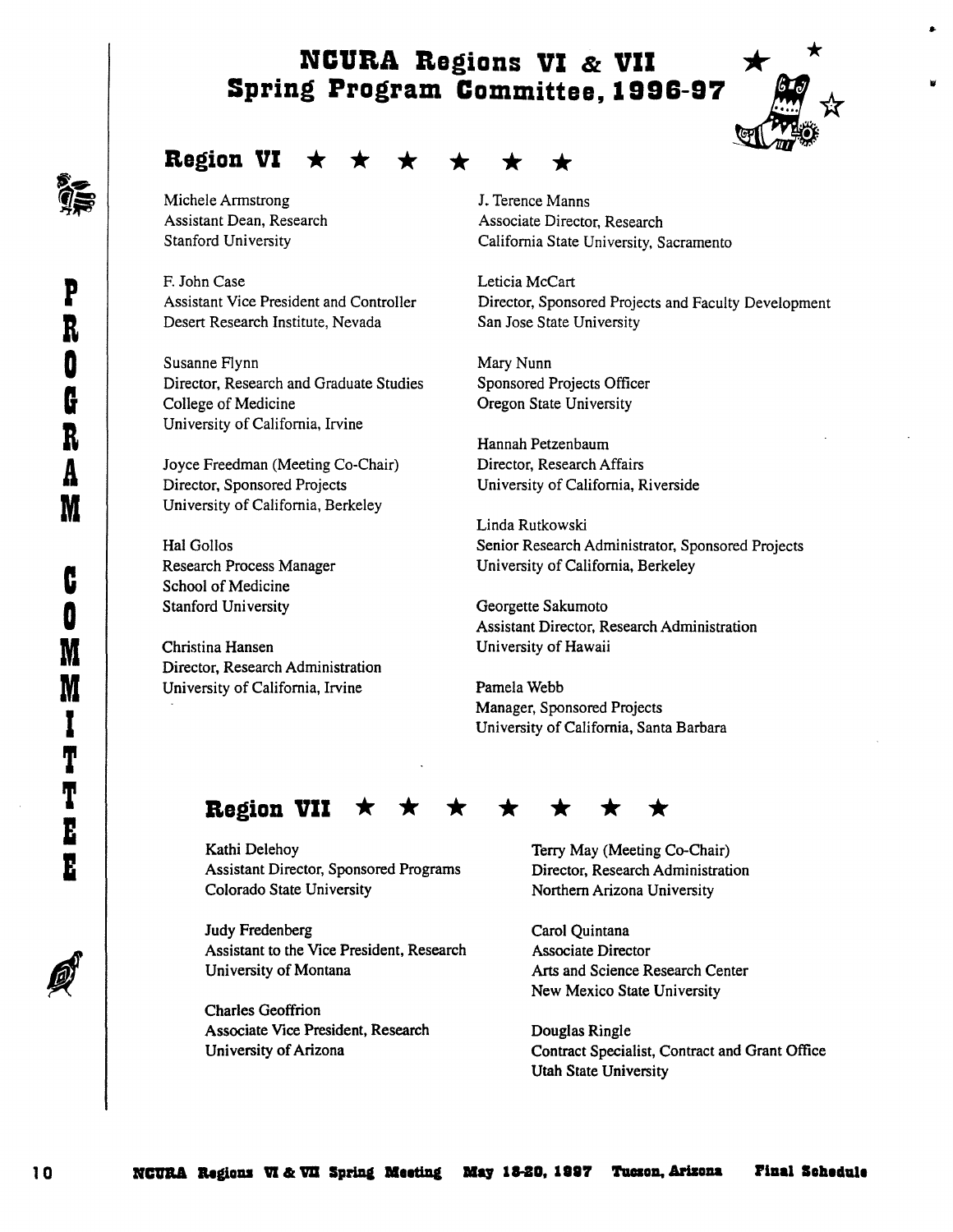## The Arizona-Sonora Desert Museum: The Site of the Monday Evening Banquet

The meeting banquet on Monday night on the grounds of the Arizona-Sonora Desert Museum provides an opportunity to experience the rich and complex environments of the Sonoran Desert region. The "living world" of the Arizona-Sonora Desert Museum was called by the New York Times "...the most distinctive



zoo in the United States." The Desert Museum is Southern Arizona's most popular visitor attraction, 14 miles west of Tucson, in Tucson Mountain Park. The Desert Museum exhibits the living outdoor world of nature found in the Sonoran Desert region, with a comprehensive collection of the plants, animals, and geology of the region. On the way to the Museum, we'll drive through Saguaro National Monument, which preserves the most magnificent Saguaro forest in the world. Dress casually for the event! We'll be seated outside on terraces, and we'll have an opportunity to stroll through the grounds.

## Biosphere 2: Tours on Saturday aad Sunday

Located in the beautiful foothills of the Santa Catalina Mountains, the Biosphere 2 Center, once a site for research on living in an enclosed environment, is now open to the public. Hands-on experiments teach visitors about climate change and life on earth. Seeing the former living areas gives an idea what living in Biosphere was like. Taking the tour will show you a little about just how much we all can affect the Earth.

## Sportiag 8veats: Saturday aad Sunday

## The Second Annual Spring Golf Tournament

The Second Annual NCURA Regions VI & VII Spring Meeting Golf Tournament takes place on Saturday, May 17, at the North Randolph Course, conveniently just across the street from the conference hotel. There will be prizes for closest to the pin and longest drive. Thanks to Hal Gollos for organizing the tournament this year. Keep up the hard work improving your swing, the third annual tournament will be here before we know it...

## Tennis, Anvone?

Tennis aficionados will face NCURA colleagues across the net on Saturday and Sunday. John Klimik is graciously arranging sign-ups on both days for matches at hotel courts and the Randolph Tennis Center, including doubles matches Saturday morning and a small Saturday tournament. Players can sign up for matches with others at a similar level, so that games are more fun. Competition shouldn't be taken seriously—having a good time playing is the goal!

## Rorsebacl< bide oa Western Trails

Join us at the hitching post as we saddle up for a horseback ride through the Sabino Canyon area. Experience Tucson the "way it used to be." Wranglers from TopHand Trails will lead the way on trails in a beautiful wilderness area just south of Sabino Canyon; the ride includes an archaeologic site. Widebrimmed hats are recommended; the Arizona sun can get things pretty warm until late afternoon, when it tends to cool down,

## The Doubletree Hotel

The Tucson Doubletree Hotel at Randolph Park is close to freeways, the airport, and downtown Tucson. Beautiful Randolph Park, right across the street, has two championship golf courses, complete tennis, racquetball, and jogging facilities. The hotel offers its own athletic facilities, with a fitness room, pool, whirlpool spa, and three lighted tennis courts. Dining at the Doubletree has a southwestern flavor and a Mexican flair. A note to those participating in the post-conference workshop scheduled for 3:05 p.m. on Tuesday, the Javelina Cantina has "happy hour" from 4:00 to 7:00 p.m.—free chips and salsa!





I T

S

E

S

V

E

**N** 

E

T

S

&